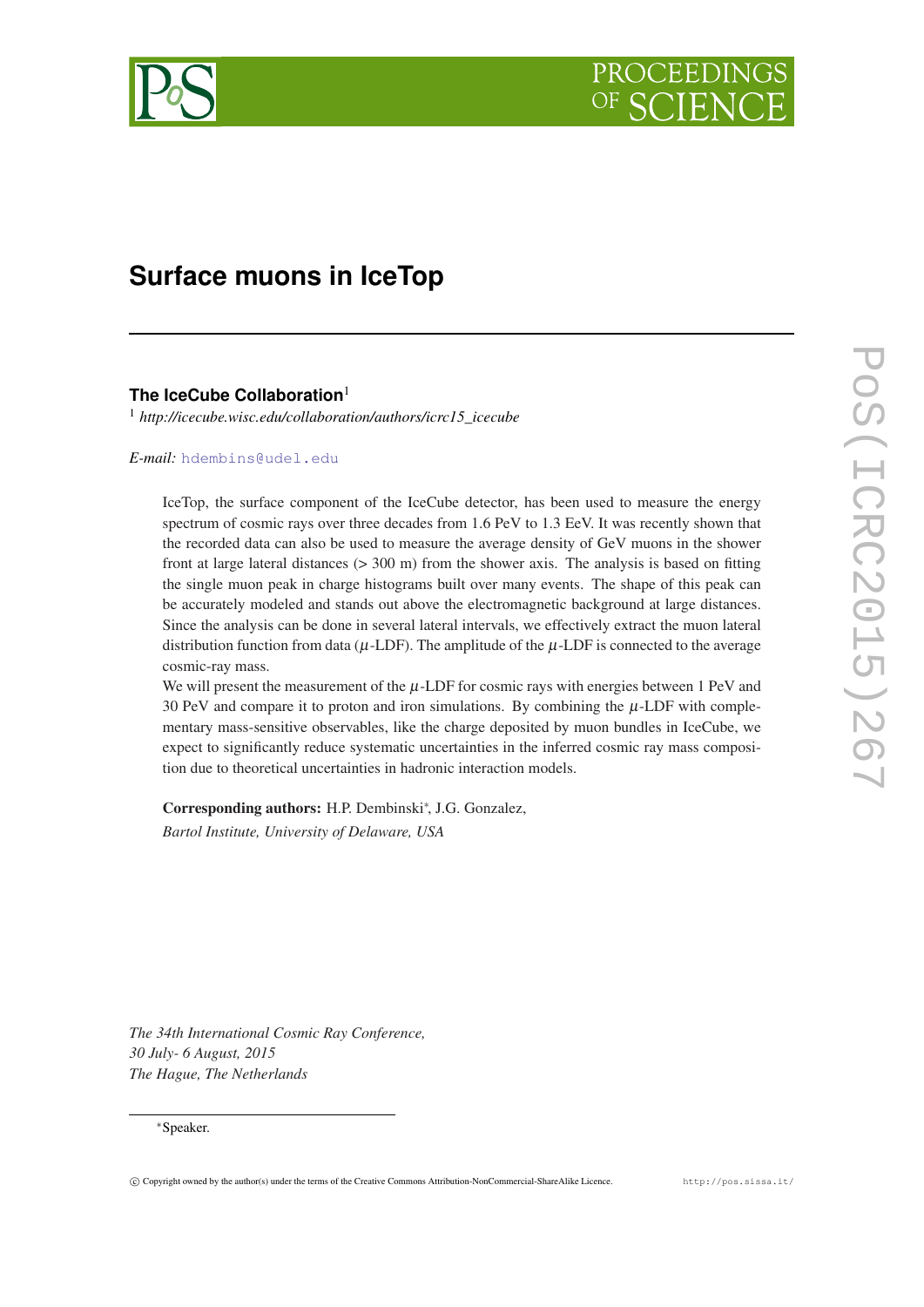#### 1. Cosmic rays and muons in air showers

Cosmic rays above 0.1 PeV are detected through air showers generated in Earth's atmosphere, typically with large ground arrays of particle detectors. The origin of PeV cosmic rays is a long standing puzzle. Since cosmic rays are charged, they are bent onto complex paths by galactic and extragalactic magnetic fields [[1](#page-7-0)]. The arrival direction of a cosmic ray can be accurately measured, but it does not point back to the source. The two remaining identifying properties of a cosmic ray are its energy and mass. Knowledge of the energy spectrum and mass composition of cosmic rays does help to discriminate between different origin and propagation scenarios [\[2\]](#page-7-0), but the inference from air shower data is model-dependent, which is the main obstacle in this approach.

The model-dependence enters through air shower simulations which provide the link between the properties of the incident cosmic rays and the measurement at the ground. These simulations rely on hadronic interaction models, phenomenological interpretations of collider data, extrapolated into phase-space regions relevant for air showers. The uncertainty on how to do the extrapolation is reflected in the variety of available hadronic interaction models [[2](#page-7-0)].

The best strategy under these circumstances is to collect many different experimental observables. A hadronic model can then be tested on its consistency in inferring the mass composition from these observables. If the results differ, this might point to a deficiency in the model.

If separately measured, the muon content of an air shower on the one hand, and its electron and photon content on the other, form a potent pair of variables to infer the energy *E* and mass *A* of the cosmic ray [\[2\]](#page-7-0). Using a Heitler-approximation of a hadronic shower [[3](#page-7-0)], it has been shown that the number of electrons at shower maximum approximately scales like *E*, while the muon component scales like  $E^{\beta}A^{1-\beta}$ , with  $\beta \simeq 0.9$  [\[4](#page-7-0)]. The energy *E* therefore can be deduced from the size of the electromagnetic component, and the mass *A* from the size of the muon component. The model-uncertainty enters through the values of  $\beta$  and the corresponding scaling factors, which have to be taken from simulations.

In this paper, we show a preliminary measurement of the average lateral density function of muons (µ-LDF) obtained with IceTop [[5](#page-7-0)], the surface component of the IceCube Neutrino Observatory, between 1 PeV and 30 PeV. The result is an update of the analysis first presented in Ref. [\[6\]](#page-7-0), which is a statistical study of signals collected at large lateral distances (minimum radius varies between 250 m at 1 PeV and 400 m at 100 PeV). Muon-rich signals at large lateral distances were explored before [\[7\]](#page-7-0), but the potential to measure the muon density was realized only recently. The analysis presented here yields a high-resolution measurement due to the large exposure collected by IceTop, does not rely on detector simulation, and works over a large zenith angle range from  $0^\circ$ to 40◦ (an extension to higher angles is under study). It exploits the low trigger threshold in each detector and the fact that GeV muons have a clear signature as through-going minimum-ionizing particles in IceTop detectors.

The average density of muons at a given reference distance scales with the overall average size of the muon component. As outlined above, this implies that the measurement of  $\mu$ -LDF can be converted into an estimate of the mean logarithmic mass [[4](#page-7-0)]. In addition, the measurement of the  $\mu$ -LDF over a large lateral range and zenith angle range provides a wealth of data, which will allow us to test the consistency of a hadronic model. The  $\mu$ -LDF itself will be used in a future event-byevent fit of recorded signals [\[8\]](#page-7-0). Our measurement of GeV muons at the surface is complementary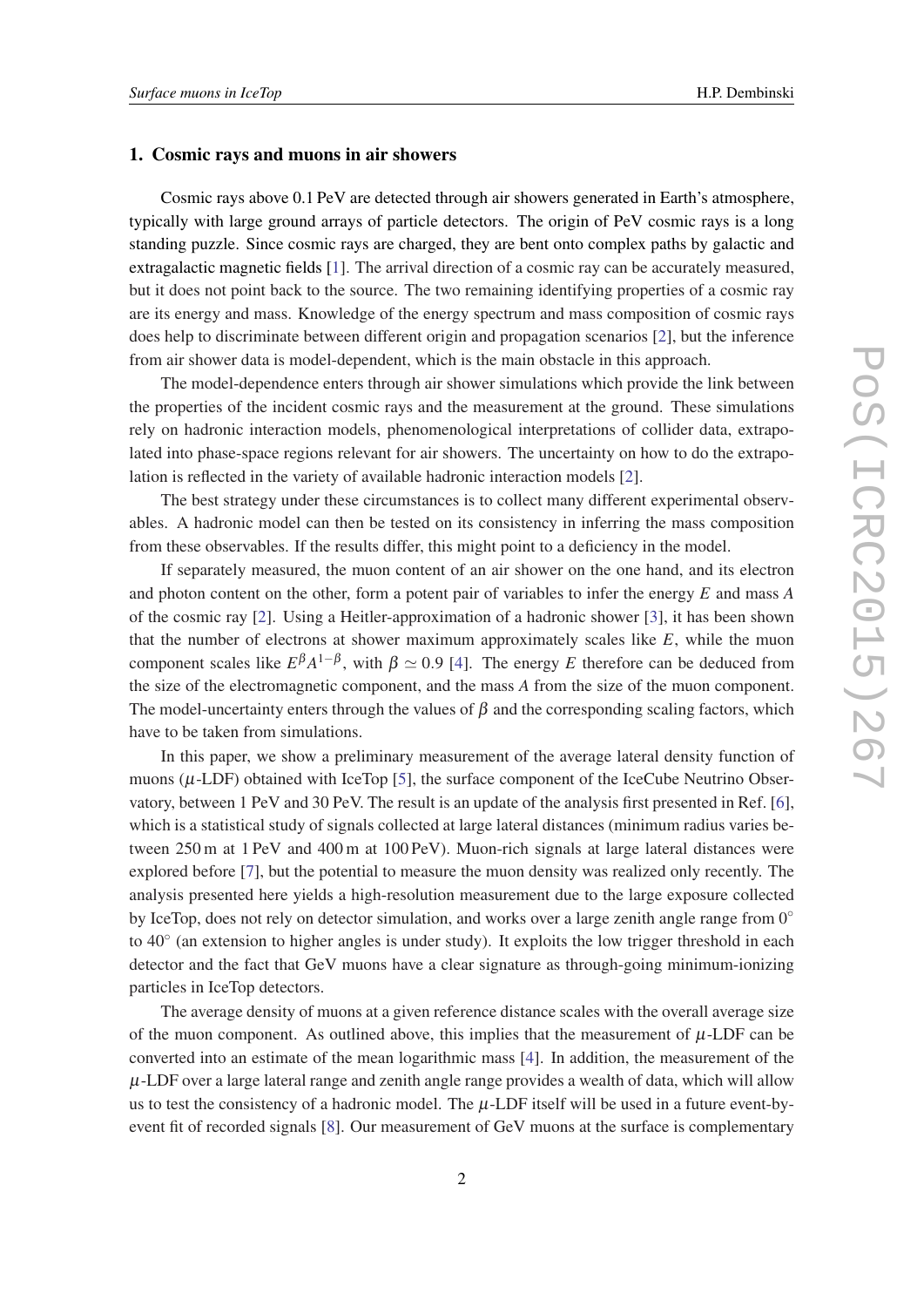

Figure 1: Schematic view of the IceCube experiment. The bulk of the light detectors are buried under 1.5 km of ice and form the in-ice detector. The in-ice detector is used mainly for neutrino astronomy and neutrino physics studies. The IceTop detector is formed by 81 pairs of icefilled tanks at the surface. They are used to veto particles from cosmicrays induced air showers that sometimes reach the in-ice detector, and for studies of cosmic rays at the South Pole at 2835 m altitude and an atmospheric depth of about  $680 \text{ g cm}^{-2}$ .

to ongoing analyses of muon bundles that reach IceCube [\[9\]](#page-7-0), and the analysis of high-*p<sup>T</sup>* muons accompanying these bundles [\[10](#page-7-0)]. A related analysis of muon-rich signals in detectors at large lateral distance is ongoing, which studies their sensitivity to the cosmic-ray mass composition [[11\]](#page-7-0).

## 2. The IceTop array

The IceTop detector is the surface component of the IceCube Neutrino Observatory, shown in Fig. 1. It consists of 81 stations on a triangular grid with mean spacing of 125 m, covering roughly one square kilometer. Each station consists of two ice-Cherenkov detectors separated by 10 m. The active volume of each detector is a cylinder with a ground area of  $2.54 \text{ m}^2$  and a height of 0.9 m.

The detectors are sensitive to muons ( $E<sub>\mu</sub> > 0.2$  GeV), electrons and photons, but have no dedicated particle identification functionality. They measure the deposited PMT charge *S*, the time-integral of a localized pulse above the baseline, in units of VEM (vertical equivalent muon). The VEM is the mean charge generated by a muon passing vertically through the detector, which have a dynamic range of 0.2 to about 1000 VEM. A "Hard Local Coincidence" (HLC) occurs when two detectors from the same station trigger within a time window of  $1 \mu s$ . A single local trigger without such a partner is called a "Soft Local Coincidence" (SLC).

The difference between HLCs and SLCs for our purpose is that HLC charges are better calibrated. For an HLC, the whole time trace of the pulse is recorded, which allows us to do more sophisticated off-line processing to compute the charge. For an SLC, only the total charge computed by the on-board firmware is recorded. The resolution of SLC charges used in this analysis is improved by performing an off-line cross-calibration to HLC charges. After this correction, the charge resolutions of HLCs and SLCs agree within a few percent.

Air showers are reconstructed by fitting an LDF-model to the recorded charges and a model of the curved shower front to the signal arrival times [\[5\]](#page-7-0). The signal  $S<sub>125</sub>$  at 125 m lateral dis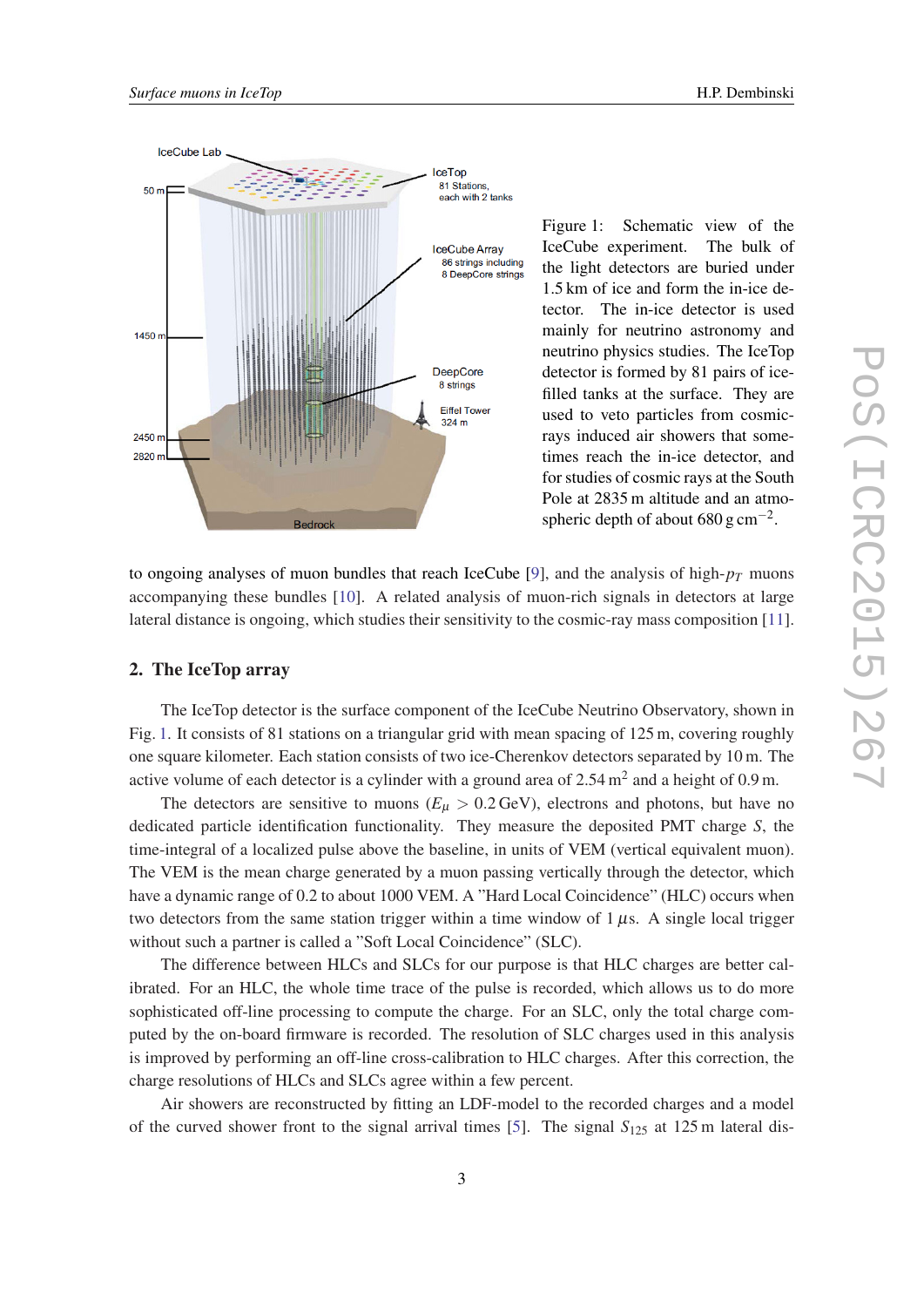tance to the shower axis is used to quantify the size of the shower at ground, and converted into an estimate of the cosmic ray energy using simulated air showers [[12](#page-7-0)]. Up to zenith angles of 40◦ , *S*<sup>125</sup> is dominated by the electromagnetic component of the air shower. At large radii,  $r \gtrsim 250 (E/PeV)^{0.25}$  m [[6](#page-7-0)], photons and electrons become less energetic and fewer in number, so that their average contribution to the signal drops below 1 VEM. At this point, the muon component may be identified.

# 3. Data set and analysis

We use IceTop data recorded from 1 June 2010 to 31 May 2013, processed with the standard reconstruction [\[12](#page-7-0)]. After standard quality cuts [\[12](#page-7-0)], 82 M events remain. We analyze events with zenith angles  $\theta < 40^{\circ}$  and shower sizes  $S_{125} > 1.0$  VEM, which reduces the number to 47 M events.

The present work is an update of the analysis presented in Ref. [[6](#page-7-0)]. The analysis approach was independently re-implemented from scratch, which allowed us to cross-check both implementations. The update differs from the first version in two key aspects.

Firstly, it addresses a known issue of the first implementation. Some recorded charge pulses do not originate from the air shower, but mimic muon pulses. This uncorrelated background is formed by random coincidences from other particles that hit the detector. The uncorrelated background is a significant distortion at low shower energies, where the muon density in the shower front is very small. In the first version, this contribution was subtracted based on a simple estimate of the background trigger rate, with some systematic uncertainty. In the updated version, the uncorrelated background is explicitly measured as explained below, and subtracted without uncertainty.

Secondly, the model for the expected charge distribution from pulses with muons was refined. In the first version, the distribution was tabulated from simulations of the detector response to muons. In the update, the tables were replaced by an analytical model of the detector response, whose parameters are completely determined by the data. This avoids uncertainties in the simulation of the muon response.

The analysis procedure is described in the following. For each reconstructed event, we select all recorded pulses compatible in time with the reconstructed shower front, using a window of  $1.5 \,\mu s$  (signal window). We measure the contribution of random coincidences by selecting all pulses in an off-time window before the shower front arrives, that has a length of  $8 \mu s$  (background window). Finally, we also count all detectors that were in data acquisition, whether they had a pulse in the signal window or not. Their number is needed to compute the Poisson probability for having *k* muon hits in a detector for a given expectation.

We then generate histograms of the charge *S* for the selected pulses. We generate independent histograms for bins of the lateral distance  $r$  to the shower axis, the shower size  $S_{125}$  (which is a proxy of the shower energy), and the shower zenith angle  $\theta$ . Separate sets of histograms are generated for the signal and the background window, and furthermore for HLC and SLC pulses, to take their minor differences in resolution into account.

Two charge histograms are shown in Fig. [2](#page-4-0). At large radii, we find two distinct components. The first component peaks around  $S \approx 0.3$  VEM. It consists of detectors which were hit only by low-energy electrons and photons, which contribute a small fraction of a VEM per particle. The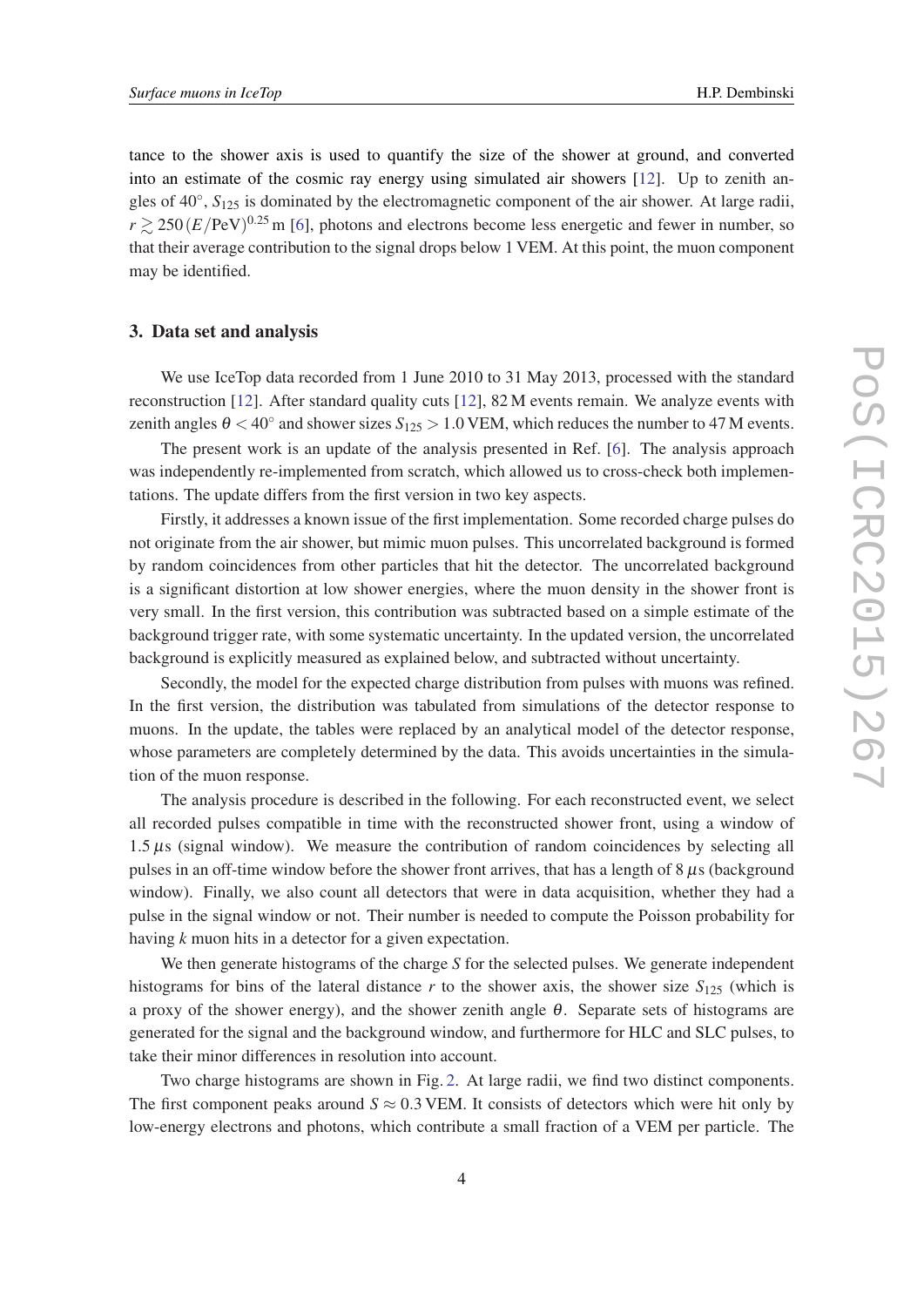<span id="page-4-0"></span>

(a) 2D charge histogram (sum of HLC and SLC histograms).



Figure 2: Shown are histograms of recorded pulse charges *S* for near vertical air showers with  $\langle E \rangle \approx 3$  PeV and  $\langle \theta \rangle \approx 13^\circ$ . a) The dashed lines mark the slices shown in b) and c). Also shown in the slices is the model fitted to the histograms, which we use to compute the muon density per detector (thick black line), and its three components (thin lines). There is a component for hits without muons (0 muons), a component for hits with one or more muons (1+ muons), and the component for hits from uncorrelated background (bkg).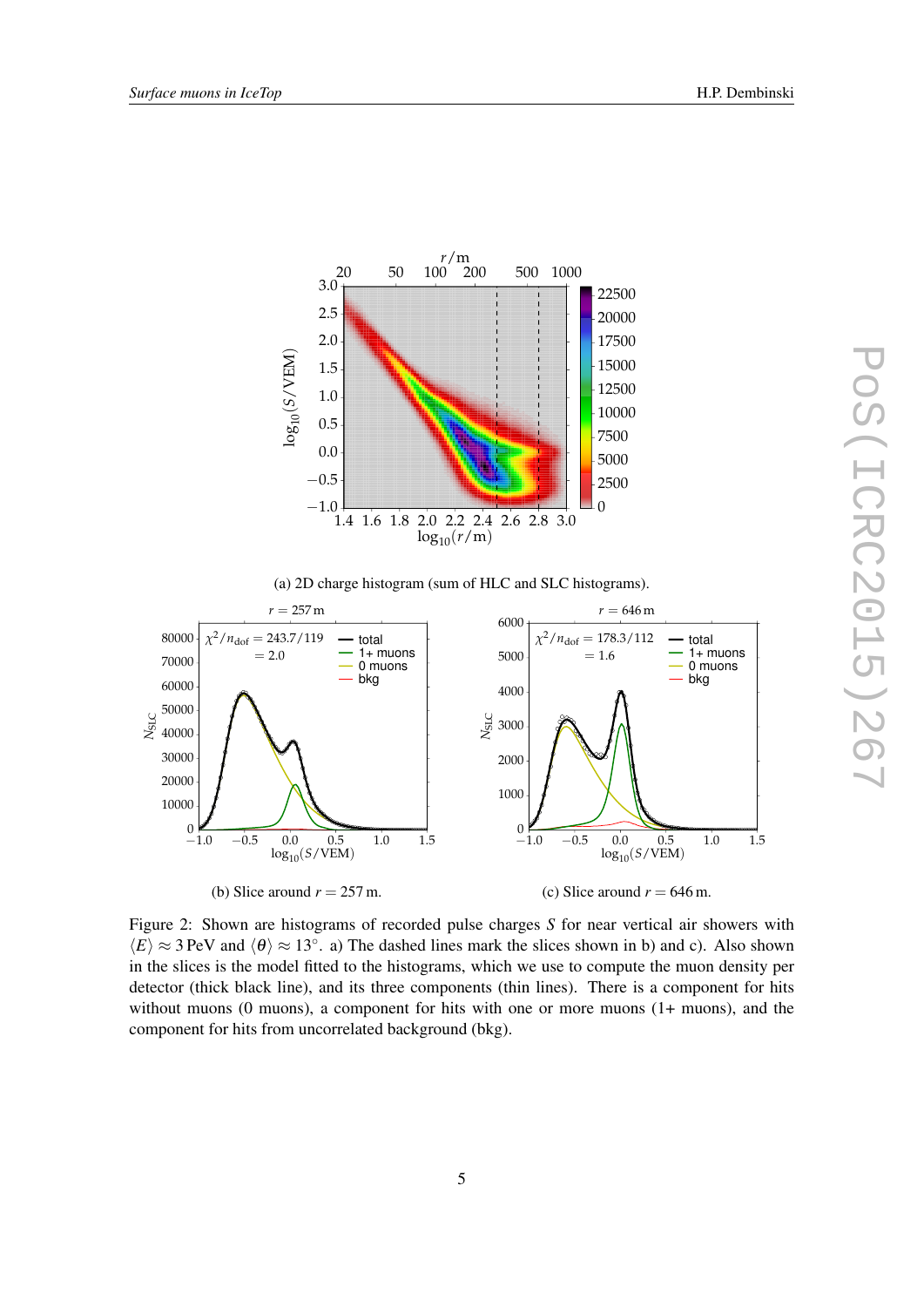| Model aspect            | no. of parameters |
|-------------------------|-------------------|
| signal threshold        |                   |
| shape of 0 muon-peak    | 7                 |
| shape of $1+$ muon-peak | з                 |
| peak amplitudes         |                   |
| total                   |                   |

Table 1: Number of fitted parameters per charge histogram.

second component peaks around 1 VEM, and consists of detectors that were hit by at least one muon.

Our model for the charge distribution generated by muon hits is detailed and relies only on a few basic assumptions. GeV muons are distinct, because they are minimum-ionizing, penetrate the detector without being stopped, and are parallel to the shower axis within a few degrees. Particles that enter the detector through the top and leave through the base generate tracks of equal length. Since the generated Cherenkov-light is proportional to the track length and since the selected showers are close to vertical, the charges generated by muon hits are always very close to 1 VEM. This well-defined feature allows us to distinguish muon hits from other hits on a statistical basis. In principle, there is another peak for two simultaneous muons hits around 2 VEM and so on, but it is not visible in Fig. [2](#page-4-0). These peaks are statistically suppressed, because the muon density at large lateral distances from the shower axis is very low. The chance for two simultaneous hits is very small at the radii that we consider. We model the charge distributions for up to three simultaneous muon hits and neglect higher contributions.

Mathematically, the charge distribution for hits with muons is constructed as follows. For a given muon density  $\rho_{\mu}$ , the expected number of muon hits  $\lambda_{\mu}$  per detector is computed from the effective area of the detector at the given zenith angle  $\theta$ . The chance for *k* simultaneous muon hits is computed from the Poisson distribution with expectation  $\lambda_{\mu}$ . We compute the charge distribution for  $k = 1$  by folding an analytical model of the track length distribution [\[13](#page-7-0)] (parameter free) with an exponentially modified Gaussian kernel [[14\]](#page-7-0). The kernel models the finite detector resolution and the additional charge generated by electrons and photons that accompany the muon. The approach was found to describe the simulated detector response to muons very well. The charge distribution for *k* simultaneous muon hits then follows from auto-convolution of the distribution for  $k = 1$ .

The charge distribution for pulses without muons is described empirically by the density  $\sim$  $\exp(a + b \log r + c \log^2 r)$ , and no effort is made to physically interpret it. Both distributions are multiplied with a Gaussian cumulative density function in the logarithm of the signal, which models the reduced efficiency for detecting low signals, caused by the threshold trigger in each detector. This approach statistically accounts for losses of muon signals due to the threshold trigger, so that these losses are automatically corrected. In near-vertical showers, these losses are also small, since the charge in pulses with muons is usually far larger than the threshold level of 0.2 VEM.

The measured charge distribution of random coincidences (uncorrelated background) is finally added on top of these distributions. The sum of all component distributions is fitted to the data using a log-likelihood method, which then extracts the muon density  $\rho_u$  for each lateral bin in which the muon peak is separable. The nine parameters (listed in Table 1) of our semi-analytical model are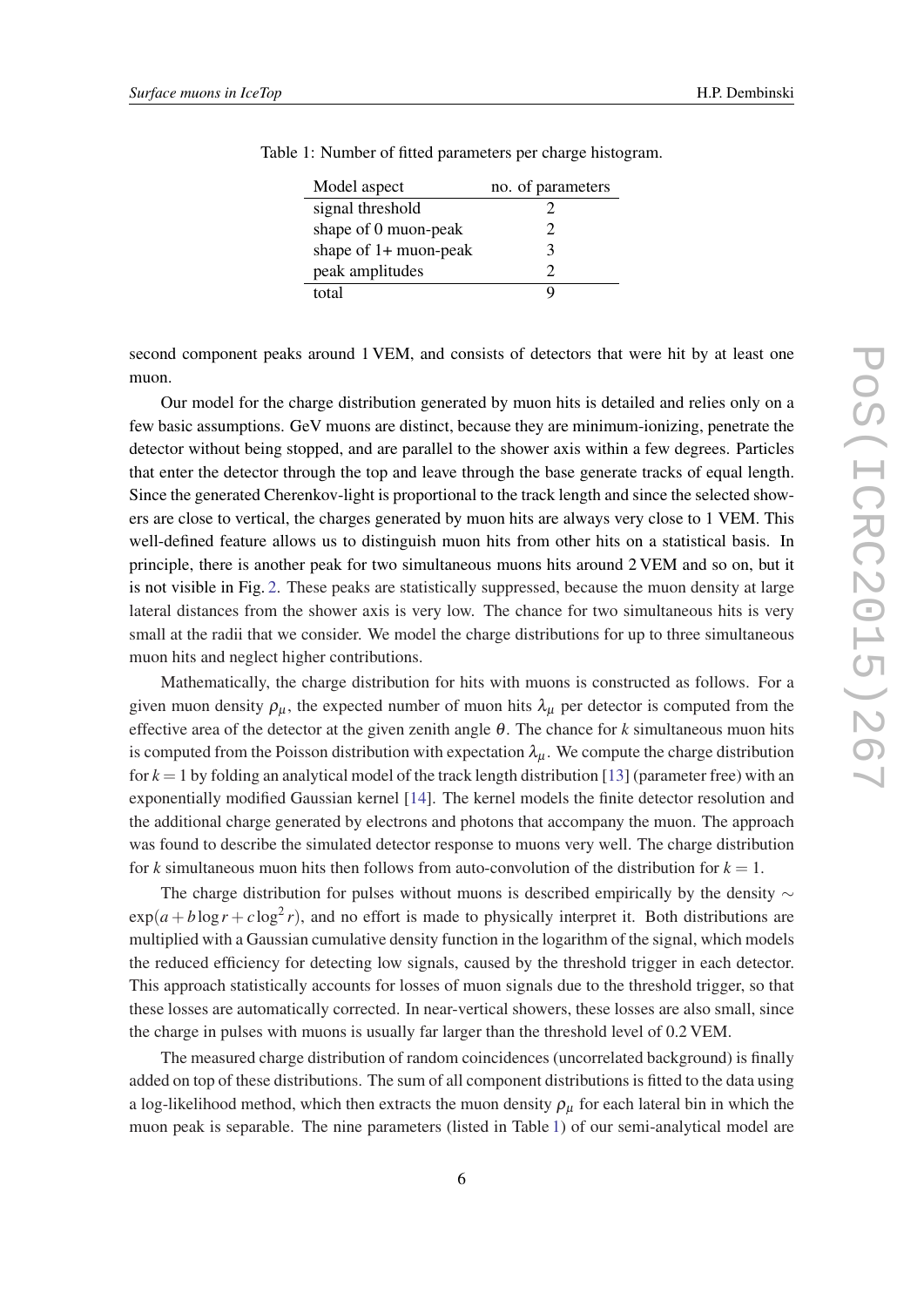<span id="page-6-0"></span>

(a) Muon density as a function of radius.

(b) Muon density at 600 m radius.

Figure 3: *Left*: Average muon density  $\rho_{\mu}$  in near-vertical showers ( $\langle \theta \rangle \approx 13^{\circ}$ , slant depth  $X \approx 700 \text{ g cm}^2$ ) at various energies and lateral distances measured at the South Pole, for one month of data (June 2011). The dashed line indicates the reference radius of 600 m. *Right*: Comparison of  $\rho_{\mu}$  (600 m) obtained in this work with the corrected previous result from Gonzalez [\[6\]](#page-7-0) (see text for details). The gray band represents the systematic uncertainty associated the approximate subtraction of uncorrelated background in the previous analysis. Shown for reference are simulation results for proton and iron showers, generated with CORSIKA, using Sibyll-2.1 and Fluka [[15,](#page-7-0) [16,](#page-7-0) [17\]](#page-7-0). Also shown for reference is a measurement from HIRES-Mia in Utah, Colorado [\[18](#page-7-0)]. The latter is located at a different slant depth of  $X \approx 860 \text{ g cm}^{-2}$ .

completely determined by data, and fitted independently to each charge histogram.

The effective energy threshold for our method is given by the energy required for muons to fully penetrate the ice volume inside a detector and the snow layer on top of it. The latter varies between 0.1 m and 3 m. The density of snow at the South Pole is about 0.4  $\text{g cm}^{-3}$  [\[5\]](#page-7-0), so that we obtain an effective energy threshold of  $(0.16+0.08\,h_{\rm snow}[{\rm m}])\,{\rm GeV}/\cos\theta$  due to ionization losses, where  $h_{\text{snow}}$  is the snow height in meter. The muons that we investigate have typical energies of a few GeV, therefore we do not expect significant losses in near-vertical showers. We will experimentally investigate the impact of the snow layer by comparing detectors in different depths in the future.

# 4. Preliminary results and outlook

In Fig. 3, we show our preliminary estimate of the average muon density  $\rho_{\mu}$  in near-vertical air showers between 1 PeV and 30 PeV from one month of data (June 2011). Overlaid are estimates of  $\rho_{\mu}$  (600 m) from the first presentation of the analysis [\[6\]](#page-7-0), which have been modified here to correct a calculation error that was discovered after comparing the two analysis implementations. The error had made our initial estimate of  $\rho_{\mu}$  (600m) by a factor of about 1.5 too high. Both results are in very good agreement after the correction.

The HiRes-MIA and the Pierre Auger collaborations reported muon densities above 50 PeV and 5 EeV respectively [[18,](#page-7-0) [4](#page-7-0)] which exceeded expectations from all tested hadronic interaction